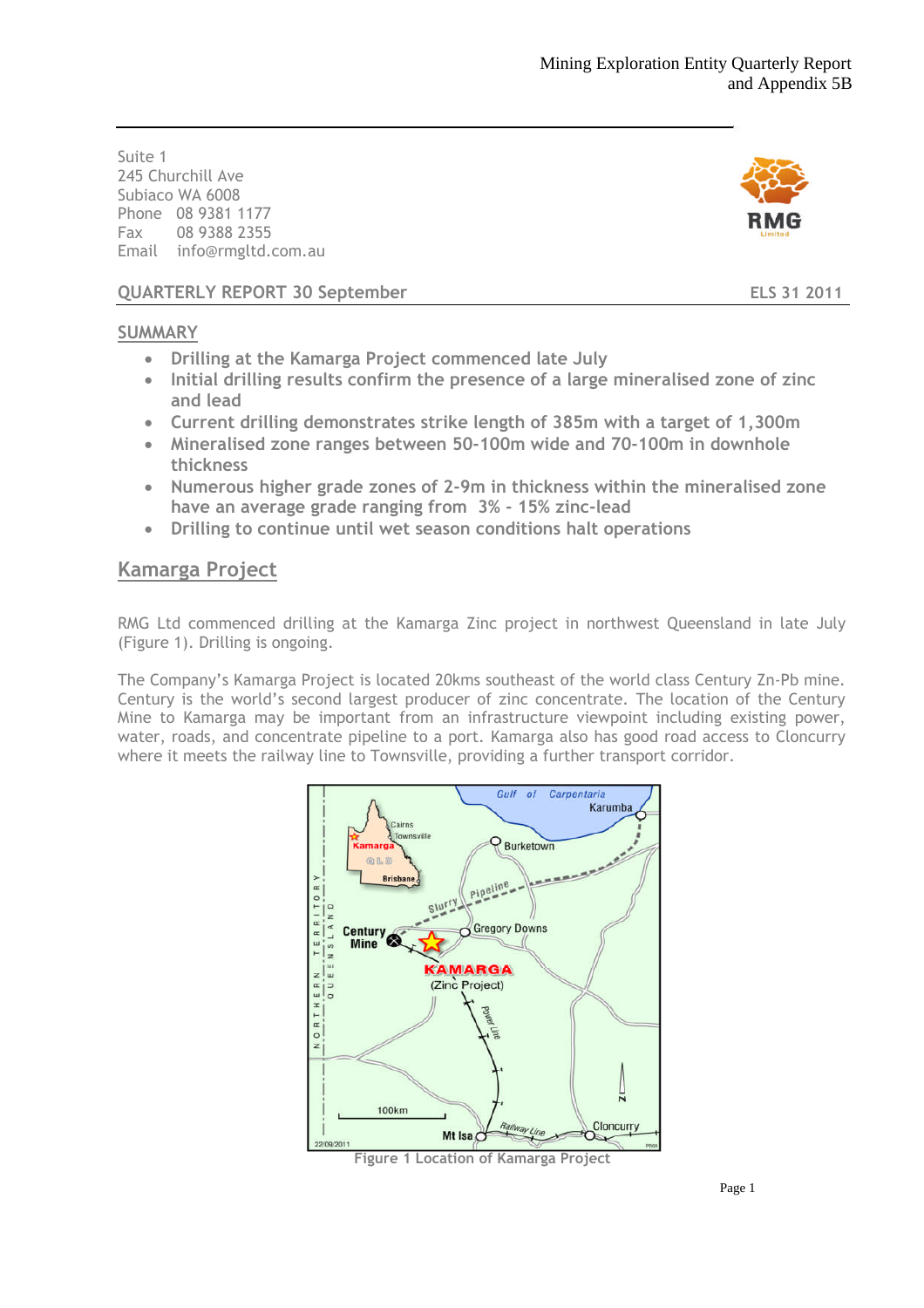Kamarga was explored during the 1970's and 1980's by several companies including Newmont, CRA, North Mining and MIM. The earlier explorers reported an exploration target<sup>1</sup> [f](#page-1-0)or the large low grade system at Kamarga of 40-60 million tonnes at an average grade of 2-3%Zn, within which is reported a higher grade exploration target of 5-15Mt @ 5-10%  $\text{Zn}^2$ [.](#page-1-1) The prospect has had little work since the 1980's.

## **RMG Drilling**

RMG has completed drilling fourteen holes at the JB zinc prospect. Of these, five holes were terminated due to drilling difficulties (JB002, JB003, JB005, JB012, and JB013) and did not intersect the mineralised zone. Assays are awaited from a further five holes (JB006, JB008, JB009, JB010 and JB011).

Results from JB001, JB002A, JB004, and JB007 are detailed below. These holes show the zinc mineralisation extends for a minimum of 385m along strike and is open along strike to the northeast and to the south-west.

### **JB001**

- $\bullet$  101m at 1.69%Zn, 0.29%Pb (2%Zn+Pb) from 198m downhole
- Interceptsare[;](#page-1-2)<sup>3</sup>
	- o 4m @ 3.99%Zn, 1.43%Pb, 2.5g/tAg (5.4%Zn+Pb) from 221m
	- o 2m @ 4.54%Zn, 0.08%Pb, 3.0g/tAg (4.6%Zn+Pb) from 233m
	- o 9m @ 5.21%Zn, 0.64%Pb, 4.4g/tAg (5.9%Zn+Pb) from 241m
	- o 2m @ 7.86%Zn, 0.03%Pb, 4.5g/tAg (7.9%Zn+Pb) from 253m
	- o 4m @ 3.91%Zn, 0.04%Pb, 1.1g/tAg (4.0%Zn+Pb) from 281m
	- o 3m @ 8.61%Zn, 1.70%Pb, 13g/tAg (10.3%Zn+Pb) from 293m

### **JB007**

- 99m at 1.35%Zn, 0.41%Pb (1.8%Zn+Pb) from 128m downhole
- $\bullet$  Intercepts<sup>3</sup> in JB007 are;
	- o 2m @ 5.49%Zn, 9.07%Pb, 19g/tAg (14.6%Zn+Pb) from 179m
	- o 6m @ 3.91%Zn, 0.41%Pb, 3.8g/tAg (4.3%Zn+Pb) from 184m
	- o 2m @ 5.37%Zn, 0.57%Pb, 3.0g/tAg (5.9%Zn+Pb) from 198m
	- o 6m @ 2.81%Zn, 0.32%Pb, 1.6g/tAg (3.1%Zn+Pb) from 210m
	- o 2m @ 4.27%Zn, 0.33%Pb, 2.0g/tAg (4.6%Zn+Pb) from 219m
	- o 3m @ 6.92%Zn, 1.79%Pb, 2.3g/tAg (8.7%Zn+Pb) from 224m

<span id="page-1-0"></span><sup>&</sup>lt;sup>1</sup> The potential quantity and grade is conceptual in nature as there has been insufficient exploration to define a Mineral Resource, and it is uncertain if further exploration will result in the estimation of a Mineral Resource. The information relating to exploration targets should not be misunderstood or misconstrued as an estimate of Mineral Resources or Ore Reserves.

<span id="page-1-1"></span><sup>2</sup> The conceptual size of the target is referenced in Jones et al, 1999; The Kamarga Deposit. In Mineral Deposits: Processes to Processing, Stanley et al (eds). pp873-876

<span id="page-1-2"></span> $3$  Minimum 2m > 3%Zn+Pb, maximum 2m internal dilution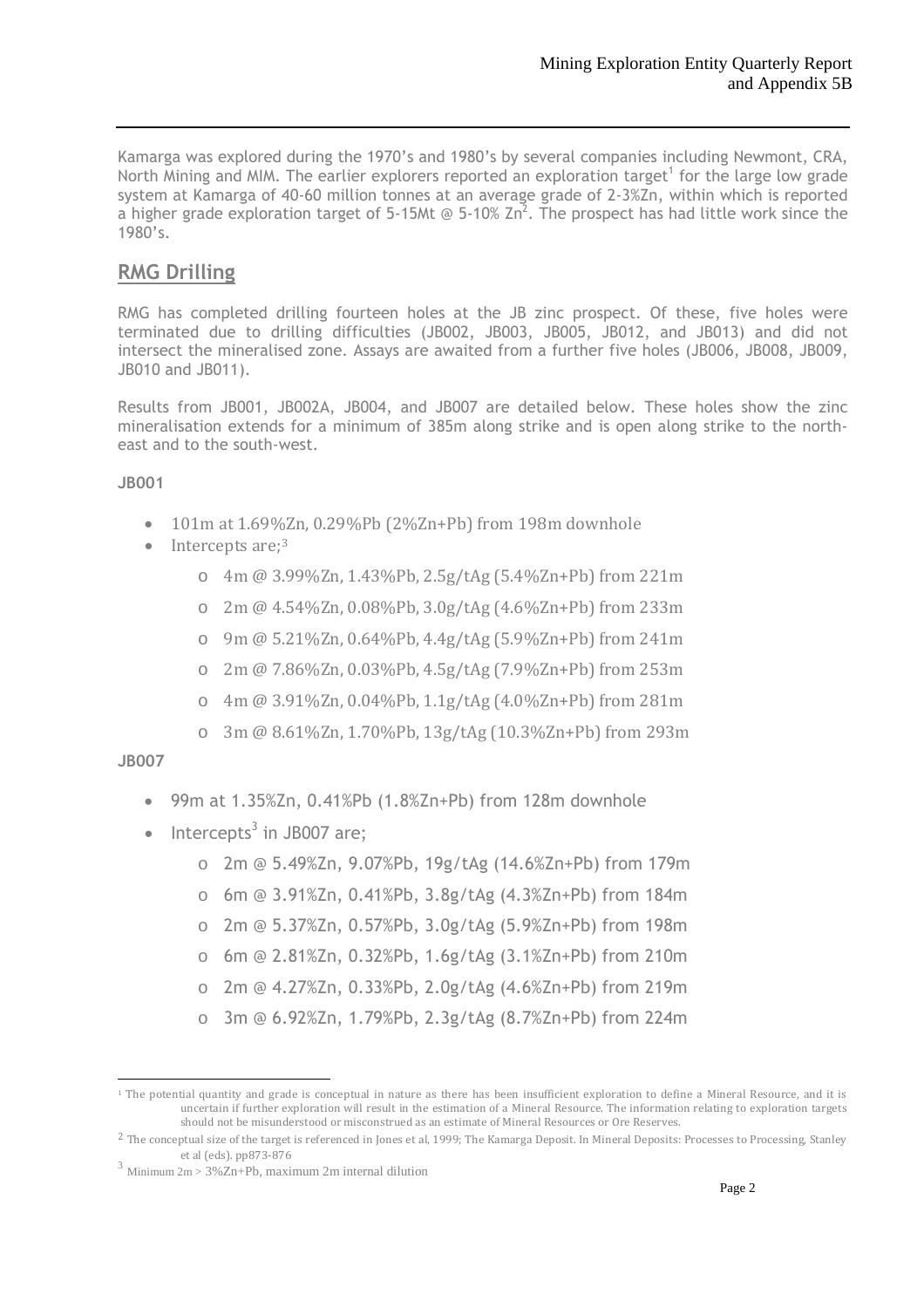**JB004**

- 107m @ 1.24%Zn, 0.14%Pb (1.4%Zn+Pb) from 164m downhole
- $\bullet$  Intercepts<sup>3</sup> in JB004 are;
	- o 2m @ 6.72%Zn, 0.07%Pb, 2.5g/tAg (6.8%Zn+Pb) from 226m downhole
	- o 2m @ 7.53%Zn, 0.04%Pb, 4.5g/tAg (7.6%Zn+Pb) from 235m downhole
	- o 3m @ 4.68%Zn, 0.99%Pb, 0.5g/tAg (5.7%Zn+Pb) from 256m downhole

#### **JB002A**

104m @ 0.42%Zn, 0.07%Pb from 161m downhole

No significant intersections that meet the reporting criteria. The drill hole intersected a strong pyrite zone that occurs in proximity to the Bream Fault, as shown in a number of drill holes and is a halo to the main zinc mineralisation. JB002A has similarly intersected a strong pyrite zone that indicates the main zinc zone is further to the east. A new drill hole JB014 is currently in progress on the JB002A section to confirm the zinc mineralisation.

| <b>Drill Hole Number</b> | <b>Easting</b> | <b>Northing</b> | <b>RL</b> | <b>Dip</b> |     | <b>Azimuth Precollar</b> | <b>EOH</b> |
|--------------------------|----------------|-----------------|-----------|------------|-----|--------------------------|------------|
| JB001                    | 271721         | 7918465         | 177       | $-60$      | 160 | 120                      | 311.3      |
| JB002                    | 271893         | 7918519         | 182       | -60        | 152 | 108                      | 180.5      |
| <b>JB002A</b>            | 271899         | 7918522         | 182       | -60        | 160 | 133                      | 267.4      |
| JB003                    | 272078         | 7918618         | 180       | -60        | 160 | 87.6                     | 159.6      |
| JB004                    | 271915         | 7918477         | 181       | -60        | 161 | 97                       | 299.8      |
| <b>JB005</b>             | 271067         | 7918573         | 172       | -60        | 160 | 73                       | 73         |
| JB007                    | 272029         | 7918507         | 177       | -60        | 145 | 30                       | 272.9      |

**Table 1 Drill hole location details**

### **Summary**

Figure 2 shows the location of the drill holes in plan view, including drill hole KD19 drilled by Copper Strike in 2008. Table 1 presents the collar location details of the RMG drill holes.

These new drilling results, when plotted with the previously reported Copper Strike drilled KD19, indicate the continuity of the higher grade zinc zones over a strike length of 385m and open along strike to northeast and southwest.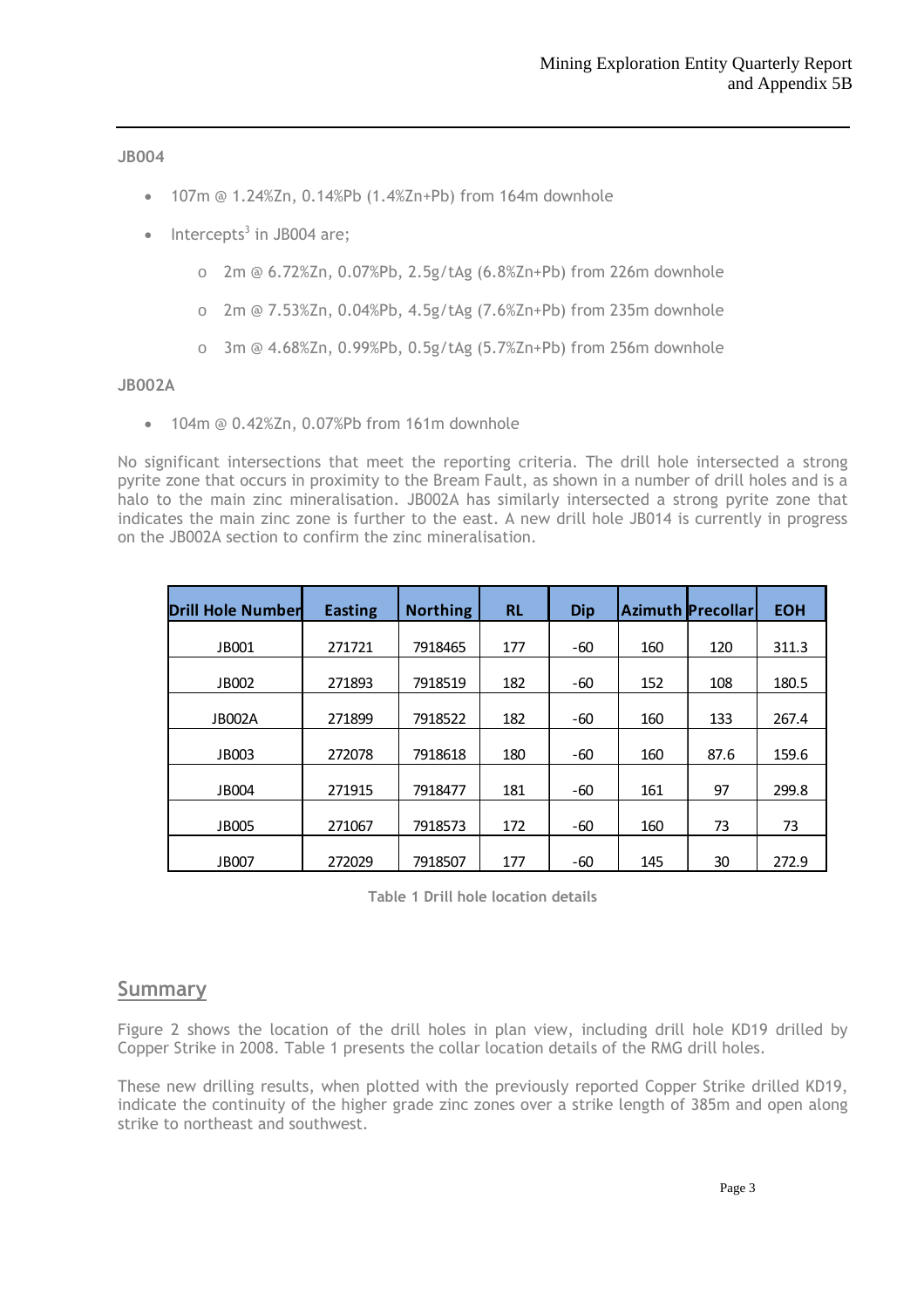

**Figure 2 Location of Drill Holes**



**Figure 3 JB002A and JB004 drill section**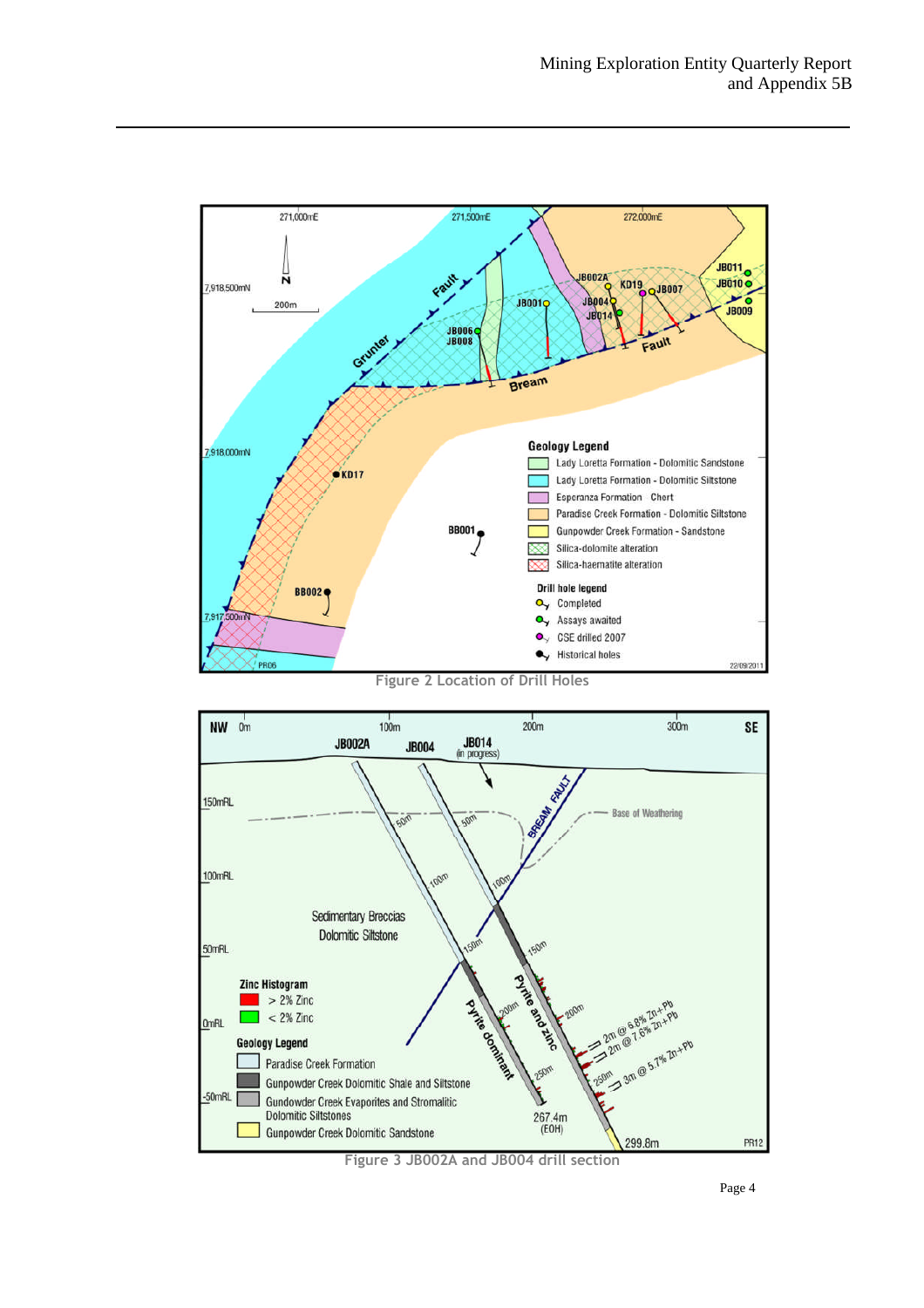

**Figure 4 JB007 drill section**



**Figure 5 KD19 and KD22 Copper Strike section**

## **Historical Drilling**

As previously reported Newmont and Mt Isa Mines have both undertaken diamond drilling on the JB zinc prospect in 1973-1984 and 1991-2003 respectively.

The diamond drill holes that are reported as occurring within the JB zinc prospect have been located on the ground by RMG geologists, and collar co-ordinates confirmed with the drill logs.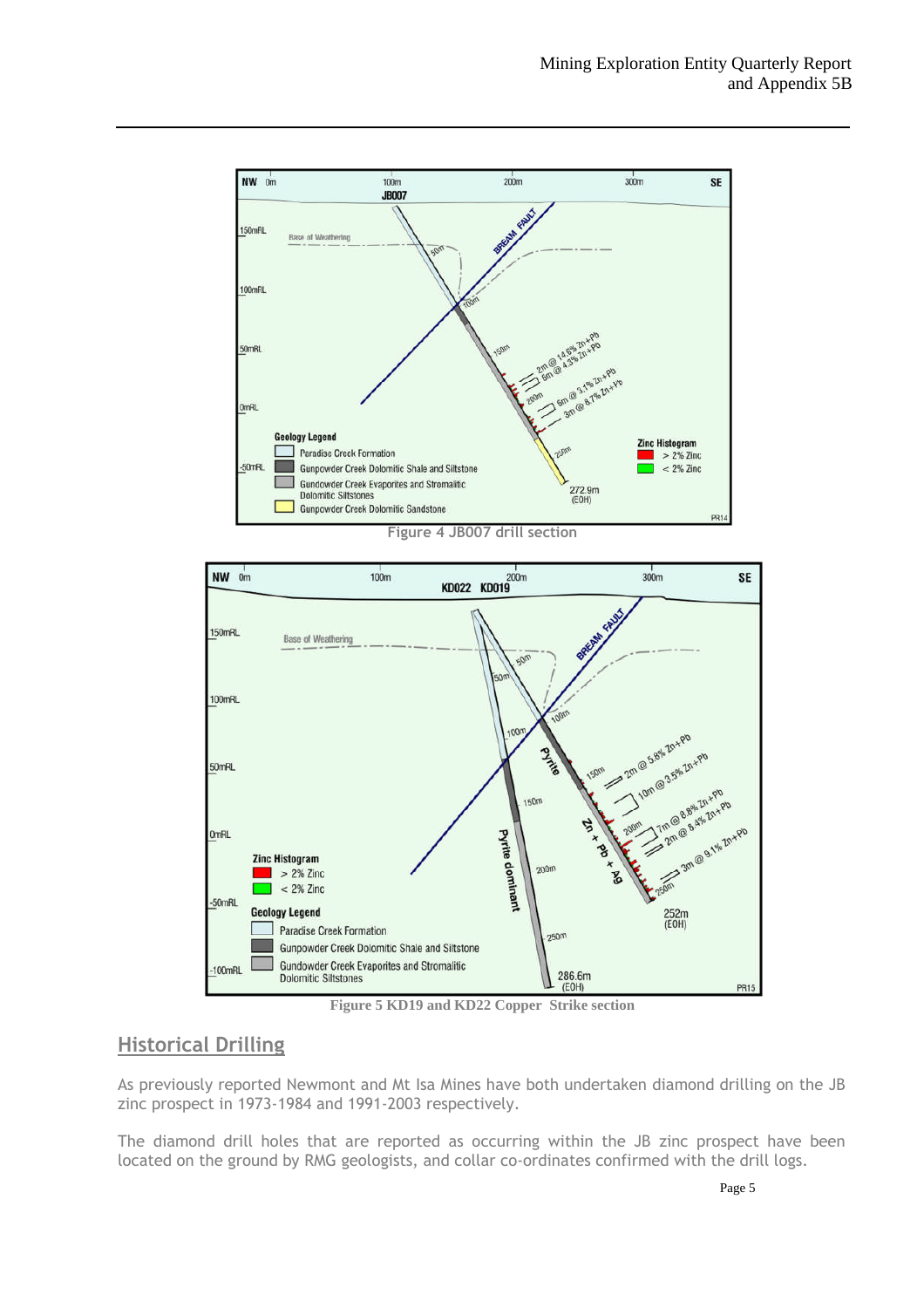Drill hole KD15 drilled by Newmont has now been twinned by JB001 and (as previously reported in ASX Release September 24) confirmed in zinc and lead tenor and widths. Given the fidelity and status of Newmont and Mt Isa Mines in the mineral exploration industry, the acquisition by RMG of the original drill logs and survey data, the verification of the drill hole collar co-ordinates by field surveys, the confirmation of the geology, zinc tenor and widths through the twinned drill hole, and the acceptance of the drill core data and locations for use in a PhD thesis at University of New England, it is considered by the Competent Person that these diamond drill holes are now able to be reported. Figure 2 and figure 6 show the location of four historical holes. Table 2 presents the collar locations and drilling details.

|                 | East        | <b>North</b> |           | <b>Total Depth</b> |       |         |
|-----------------|-------------|--------------|-----------|--------------------|-------|---------|
|                 | (MGA94 Z54) | MGA94 Z54)   | Elevation | (m)                | Dip   | Azimuth |
| <b>BB001</b>    | 269401      | 7917643      | 175       | 650                | $-75$ | 180     |
| <b>BB002</b>    | 271115      | 7917620      | 175       | 738                | $-55$ | 180     |
|                 |             |              |           |                    |       |         |
| KD <sub>8</sub> | 271364      | 7918209      | 170       | 433                | -60   | 80      |
| <b>KD17</b>     | 271090      | 7917928      | 164       | 499                | -90   |         |

**Table 2 Historical drill hole details**

BB001 and BB002 intersected the JB zone of mineralisation at depth, over 1,300m downdip from JB007. These holes indicate that the mineralisation is continuous over a large distance that is currently undrilled by any previous explorer and presents a target for further exploration by RMG.

Further drilling by RMG is expected to continue to affirm the veracity of the Newmont drill holes (KD series) with the objective of possibly enabling the incorporation of these results into a resource estimate in 2012.

BB001 86m @ 1.1% Zn 0.05%Pb from 394m downhole Intercepts meeting cut criteria are;

- 2m @ 4.77%Zn, 0.01%Pb, 7g/tAg from 393m downhole
- 4m @ 6.88%Zn, 1.59%Pb, 14g/t Ag from 428m downhole
- 2m @ 3.54%Zn, 0.01%Pb, 5.5g/tAg from 460m downhole
- 2m @ 3.90%Zn, 0.02%Pb, 4g/tAg from 473m downhole

BB002 90m @ 0.23%Zn, 0.6%Pb from 348m downhole Intercepts meeting cut criteria are;

3m @ 4.57%Zn, 0.01%Pb, 4g/t Ag from 430m downhole.

KD8 69.35m @ 0.97%Zn, 0.25%Pb from 305.65m downhole Intercepts are;

- 3.91m @ 2.80%Zn, 0.13%Pb, 2g/tAg from 320.09m downhole
- 2.17m @ 2.12%Zn, 0.01%Pb, 2g/tAg from 329.13m downhole
- 5.00m @ 4.73%Zn, 2.71%Pb, 3g/tAg from 350.00m downhole

KD17 51.5m @ 0.29%Zn, 0.08%Pb from 408.3m downhole

No intercepts that meet the reporting criteria. The hole intersected a semi-massive pyrite halo in proximity to the Bream-Grunter fault system.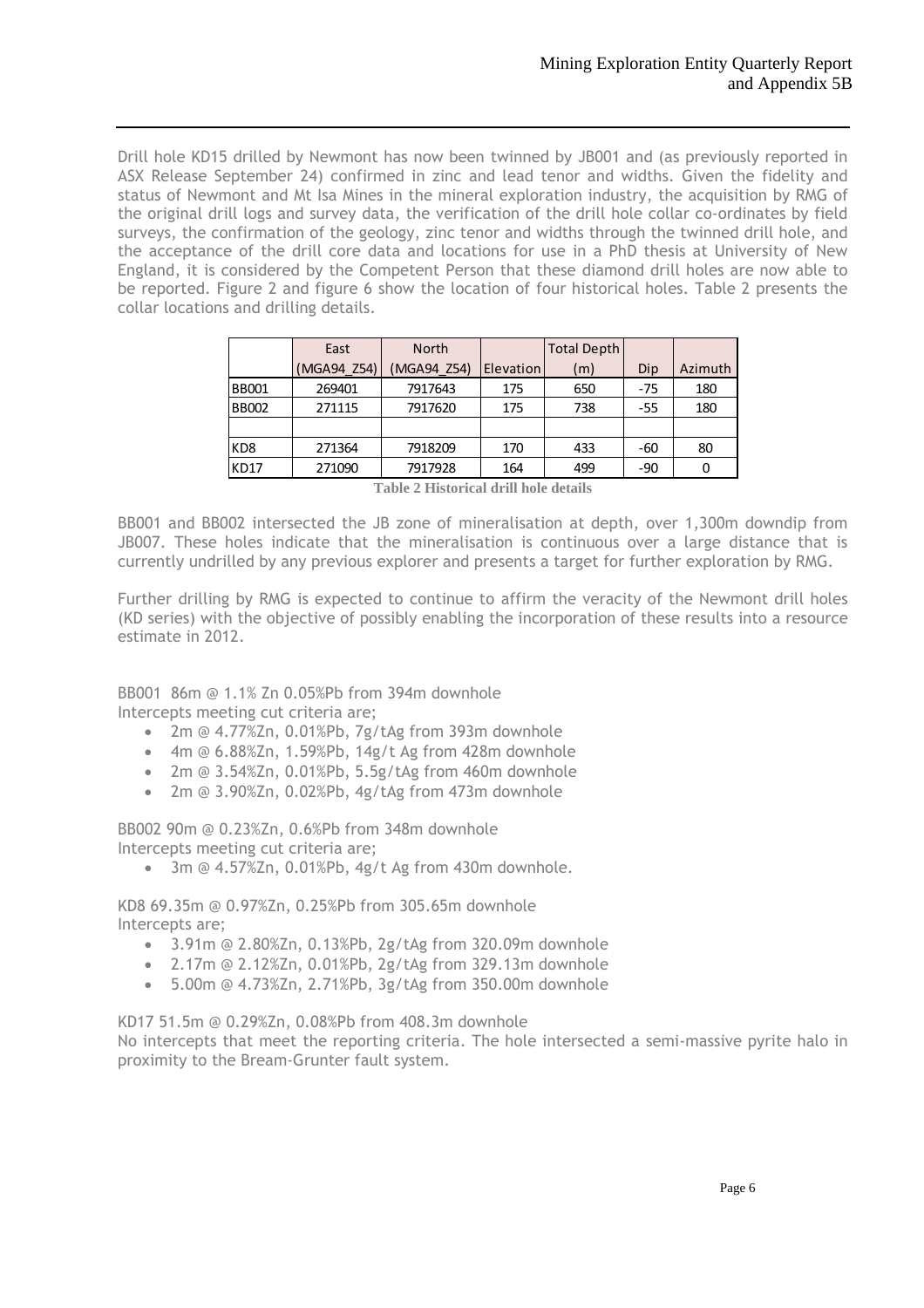

**Figure 6 Long section along the JB mineralisation (The intercepts are all Zn + Pb and are fully reported in the text)**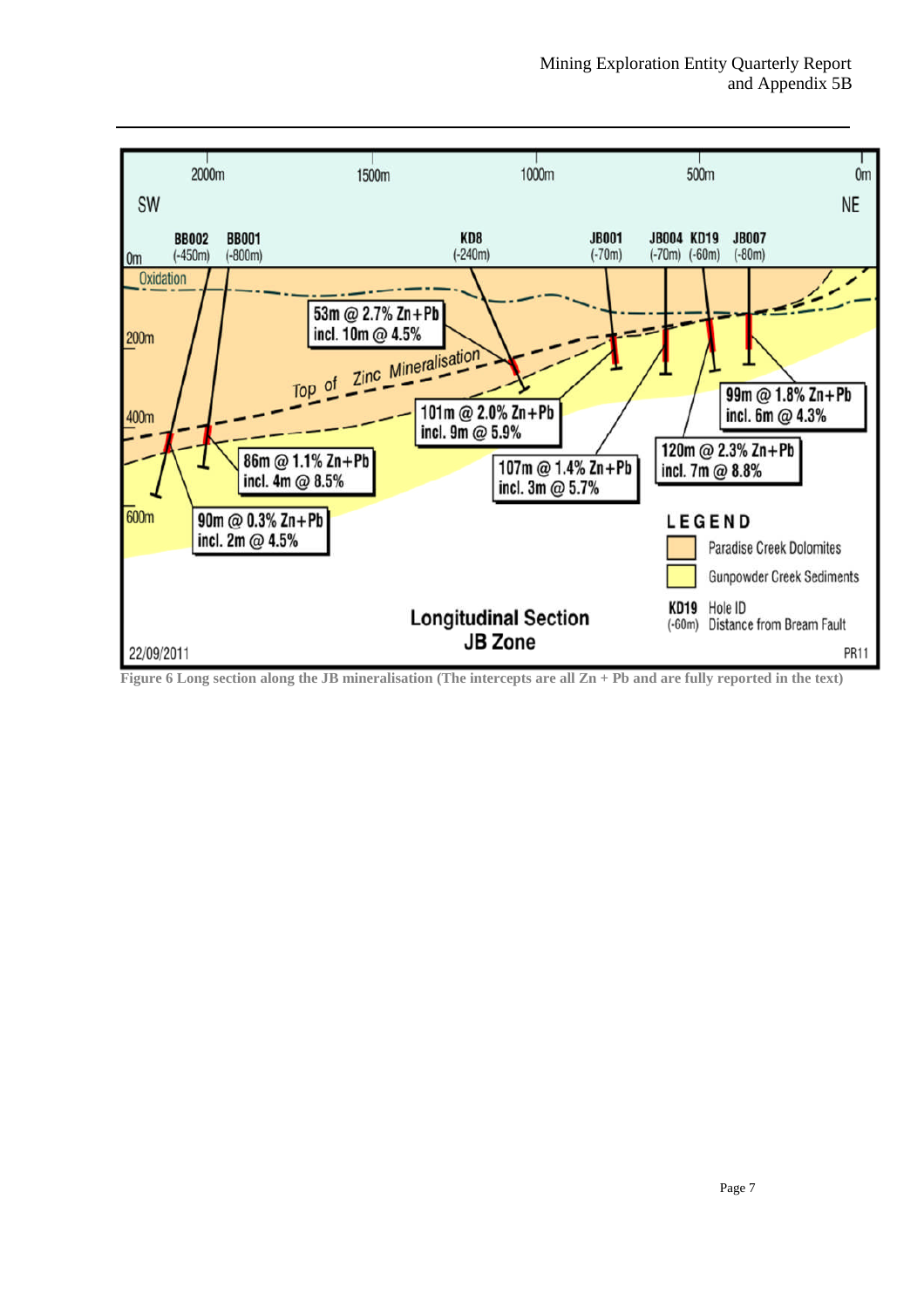South Australia Exploration (EL 3812, EL 3813)

The project remains under review.

#### **Forward Programs**

The Kamarga drilling program initially consisted of approximately 2,400 metres comprising 10 diamond drill holes primarily targeting the JB Prospect where previous drilling has encountered zinc mineralisation. The Company has had significant issues with rig availability and is intending to continue drilling for as long as possible, subject to the onset of the wet season in Australia's far north.

#### **Corporate and Finance**

The Company had \$1.15m in cash and bank deposits at the end of the quarter.

Ends

For further information please contact: Mr Robert Kirtlan or Mr Peter Rolley +61 8 9381 1177

#### *Competent Persons Statement*

*The information in this report that relates to Exploration Results and Mineral Resources is based on information compiled by Peter Rolley, who is a Member of The Australian Institute of Geoscientists. Mr Rolley provides consulting services to RMG Ltd.*

*Peter Rolley has sufficient experience which is relevant to the style of mineralisation and type of deposit under consideration and to the activity which he is undertaking to qualify as a Competent Person as defined in the 2004 Edition of the 'Australasian Code for Reporting of Exploration Results, Mineral Resources and Ore Reserves'. Peter Rolley consents to the inclusion in the report of the matters based on this information in the form and context in which it appears.*

*Note: Intervals presented are downhole. True widths are unknown. All samples are from NQ diamond drill core, sawn in half, from intervals of 1.0m in length. Drill core recovery from all sampled intervals is >95%. Drill holes are surveyed down hole by Eastman camera and drill core has been oriented where possible. Sample preparation undertaken by Bureau Veritas (AMDEL) in Mount Isa and chemical analysis by Bureau Veritas (AMDEL) in Adelaide. Elements determined by 4-acid digest and ICP-OES finish. QA/QC includes blanks and standards provided by Geostats Pty Ltd. Collars have been located by hand held GPS and reported in WGS84 Zone 54S.*

#### *Forward Looking Statements*

*This document may include forward looking statements. Forward looking statements include, but are not necessarily limited to, statements concerning RMG Limited's planned exploration programme and other statements that are not historic facts. When used in this document, the words such as "could", "indicates", "plan", "estimate", "expect", "intend", "may", "potential", "should" and similar expressions are forward looking statements. Such statements involve risks and uncertainties, and no assurances can be provided that actual results or work completed will be consistent with these forward looking statements.*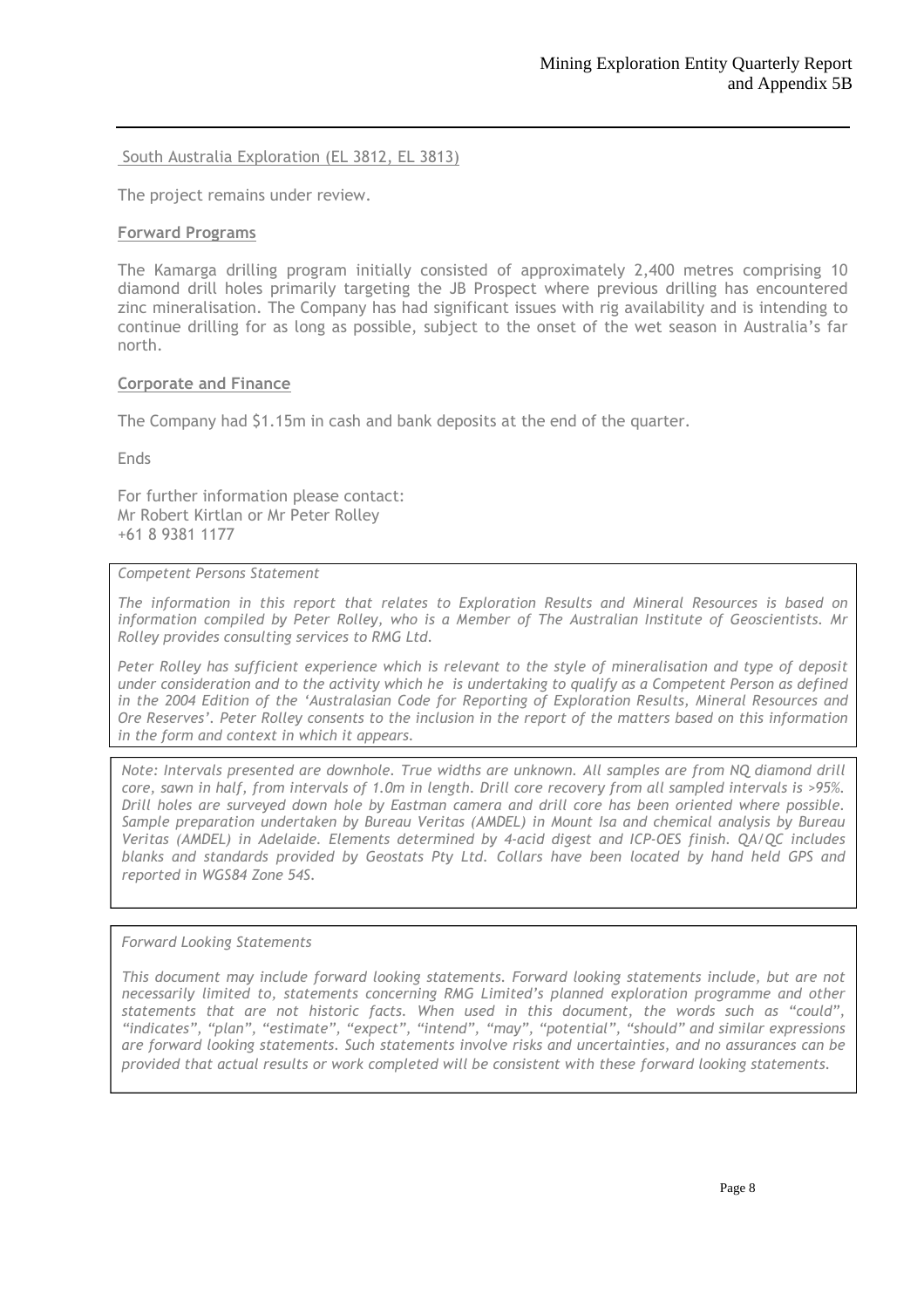# **Appendix 5B**

## **Mining exploration entity quarterly report**

Introduced 1/7/96. Origin: Appendix 8. Amended 1/7/97, 1/7/98, 30/9/2001, 01/06/10.

| Name of entity     |  |  |
|--------------------|--|--|
| <b>RMG LIMITED</b> |  |  |
|                    |  |  |

| ABN            | Quarter ended ("current quarter") |
|----------------|-----------------------------------|
| 51 065 832 377 | 30 September 2011                 |

## **Consolidated statement of cash flows**

| Cash flows related to operating activities |                                                                   | Current quarter<br>\$A'000 | Year to date<br>(3 months) |
|--------------------------------------------|-------------------------------------------------------------------|----------------------------|----------------------------|
|                                            |                                                                   |                            | \$A'000                    |
| 1.1                                        | Receipts from product sales and related debtors                   |                            |                            |
|                                            |                                                                   | 1                          |                            |
| 1.2                                        | Payments for<br>(a) exploration $&$ evaluation<br>(b) development | (994)                      | (994)                      |
|                                            | (c) production                                                    |                            |                            |
|                                            | (d) administration                                                | (389)                      | (389)                      |
| 1.3                                        | Dividends received                                                |                            |                            |
| 1.4                                        | Interest and other items of a similar nature<br>received          | 24                         | 24                         |
| 1.5                                        | Interest and other costs of finance paid                          |                            |                            |
| 1.6                                        | Income taxes paid                                                 |                            |                            |
| 1.7                                        | Other Income                                                      | 4                          | 4                          |
|                                            |                                                                   |                            |                            |
|                                            | <b>Net Operating Cash Flows</b>                                   | (1, 354)                   | (1, 354)                   |
|                                            | Cash flows related to investing activities                        |                            |                            |
| 1.8                                        | Payment for purchases of: (a) prospects                           |                            |                            |
|                                            | (b) equity investments                                            |                            |                            |
|                                            | (c) other fixed assets                                            | (46)                       | (46)                       |
| 1.9                                        | Proceeds from sale of:<br>(a) prospects                           |                            |                            |
|                                            | (b) equity investments<br>(c) other fixed assets                  |                            |                            |
| 1.10                                       | Loans to other entities                                           |                            |                            |
| 1.11                                       | Loans repaid by other entities                                    |                            |                            |
| 1.12                                       | Other                                                             |                            |                            |
|                                            |                                                                   |                            |                            |
|                                            | Net investing cash flows                                          | (46)                       | (46)                       |
| 1.13                                       | Total operating and investing cash flows<br>(carried forward)     | (1,400)                    | (1,400)                    |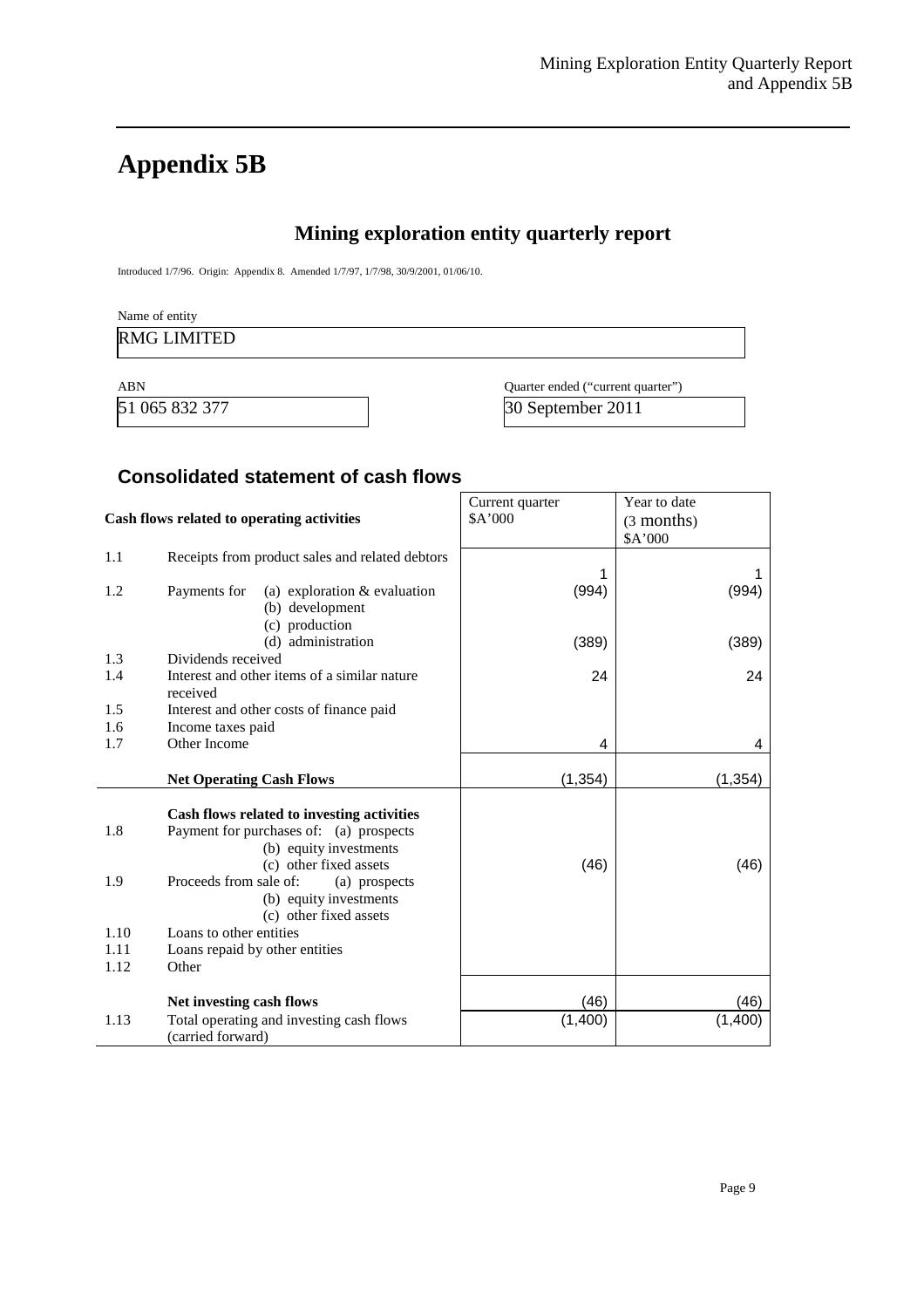| 1.13                                 | Total operating and investing cash flows<br>(brought forward)                                                                                                                                                  | (1,400) | (1.400) |
|--------------------------------------|----------------------------------------------------------------------------------------------------------------------------------------------------------------------------------------------------------------|---------|---------|
| 1.14<br>1.15<br>1.16<br>1.17<br>1.18 | Cash flows related to financing activities<br>Proceeds from issues of shares, options, etc.<br>Proceeds from sale of forfeited shares<br>Proceeds from borrowings<br>Repayment of borrowings<br>Dividends paid |         |         |
| 1.19                                 | Other (costs of funds raised)<br>Net financing cash flows                                                                                                                                                      |         |         |
|                                      | Net increase (decrease) in cash held                                                                                                                                                                           | 1,400   | 1,400   |
| 1.20<br>1.21                         | Cash at beginning of quarter/year to date<br>Exchange rate adjustments to item 1.20                                                                                                                            | 2,550   | 2,550   |
| 1.22                                 | Cash at end of quarter                                                                                                                                                                                         | 1,150   | 1,150   |

## **Payments to directors of the entity and associates of the directors**

## **Payments to related entities of the entity and associates of the related entities**

|      |                                                                  | Current quarter<br>\$A'000 |
|------|------------------------------------------------------------------|----------------------------|
| 1.23 | Aggregate amount of payments to the parties included in item 1.2 | 5,                         |
| 1.24 | Aggregate amount of loans to the parties included in item 1.10   |                            |

1.25 Explanation necessary for an understanding of the transactions 1.23 Salaries, directors fees and consultants fees paid to directors and associates of directors

## **Non-cash financing and investing activities**

2.1 Details of financing and investing transactions which have had a material effect on consolidated assets and liabilities but did not involve cash flows

Nil

2.2 Details of outlays made by other entities to establish or increase their share in projects in which the reporting entity has an interest

Nil

## **Financing facilities available**

*Add notes as necessary for an understanding of the position.*

|     |                             | Amount available<br>\$A'000 | Amount used<br>\$A'000 |
|-----|-----------------------------|-----------------------------|------------------------|
| 3.1 | Loan facilities             |                             |                        |
| 3.2 | Credit standby arrangements |                             |                        |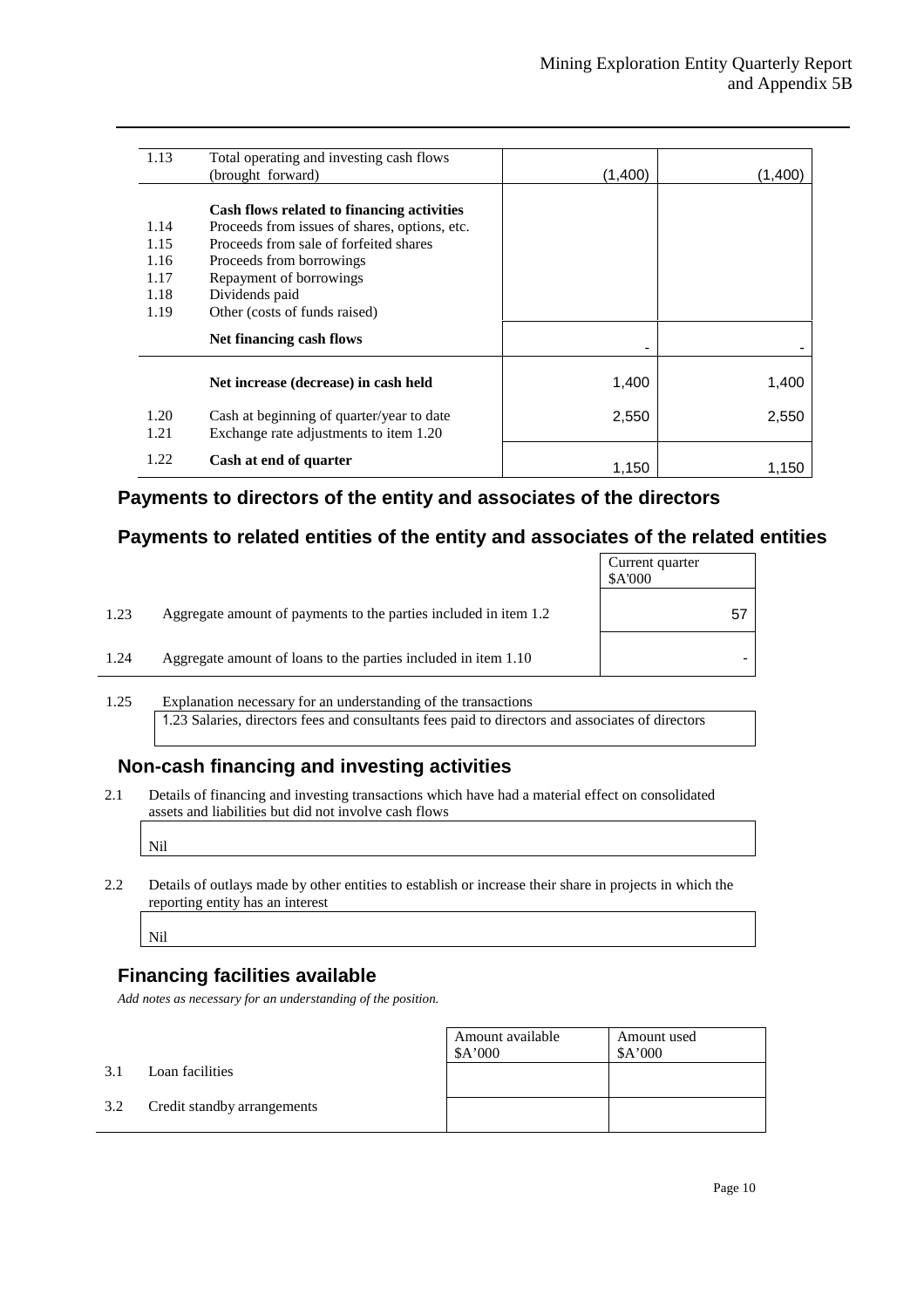## **Estimated cash outflows for next quarter**

|     |                            | \$A'000 |
|-----|----------------------------|---------|
| 4.1 | Exploration and evaluation | (1,000) |
| 4.2 | Development                |         |
| 4.3 | Production                 |         |
| 4.4 | Administration             | (250)   |
|     | <b>Total</b>               | (1,250) |

## **Reconciliation of cash**

| Reconciliation of cash at the end of the quarter (as<br>shown in the consolidated statement of cash flows) to<br>the related items in the accounts is as follows. |                                                  | Current quarter<br>A'000 | Previous quarter<br>A'000 |
|-------------------------------------------------------------------------------------------------------------------------------------------------------------------|--------------------------------------------------|--------------------------|---------------------------|
| 5.1                                                                                                                                                               | Cash on hand and at bank                         | 350                      | 250                       |
| 5.2                                                                                                                                                               | Deposits at call                                 | 800                      | 2,300                     |
| 5.3                                                                                                                                                               | Bank overdraft                                   |                          |                           |
| 5.4                                                                                                                                                               | Other (provide details)                          |                          |                           |
|                                                                                                                                                                   | <b>Total: cash at end of quarter</b> (item 1.22) | 1.150                    | 2.550                     |

## **Changes in interests in mining tenements**

|     |                                                                     | Tenement<br>reference | Nature of interest<br>(note (2)) | Interest at<br>beginning<br>of quarter | Interest at<br>end of<br>quarter |
|-----|---------------------------------------------------------------------|-----------------------|----------------------------------|----------------------------------------|----------------------------------|
| 6.1 | Interests in mining<br>tenements relinquished,<br>reduced or lapsed |                       |                                  |                                        |                                  |
| 6.2 | Interests in mining<br>tenements acquired or<br>increased           |                       |                                  |                                        |                                  |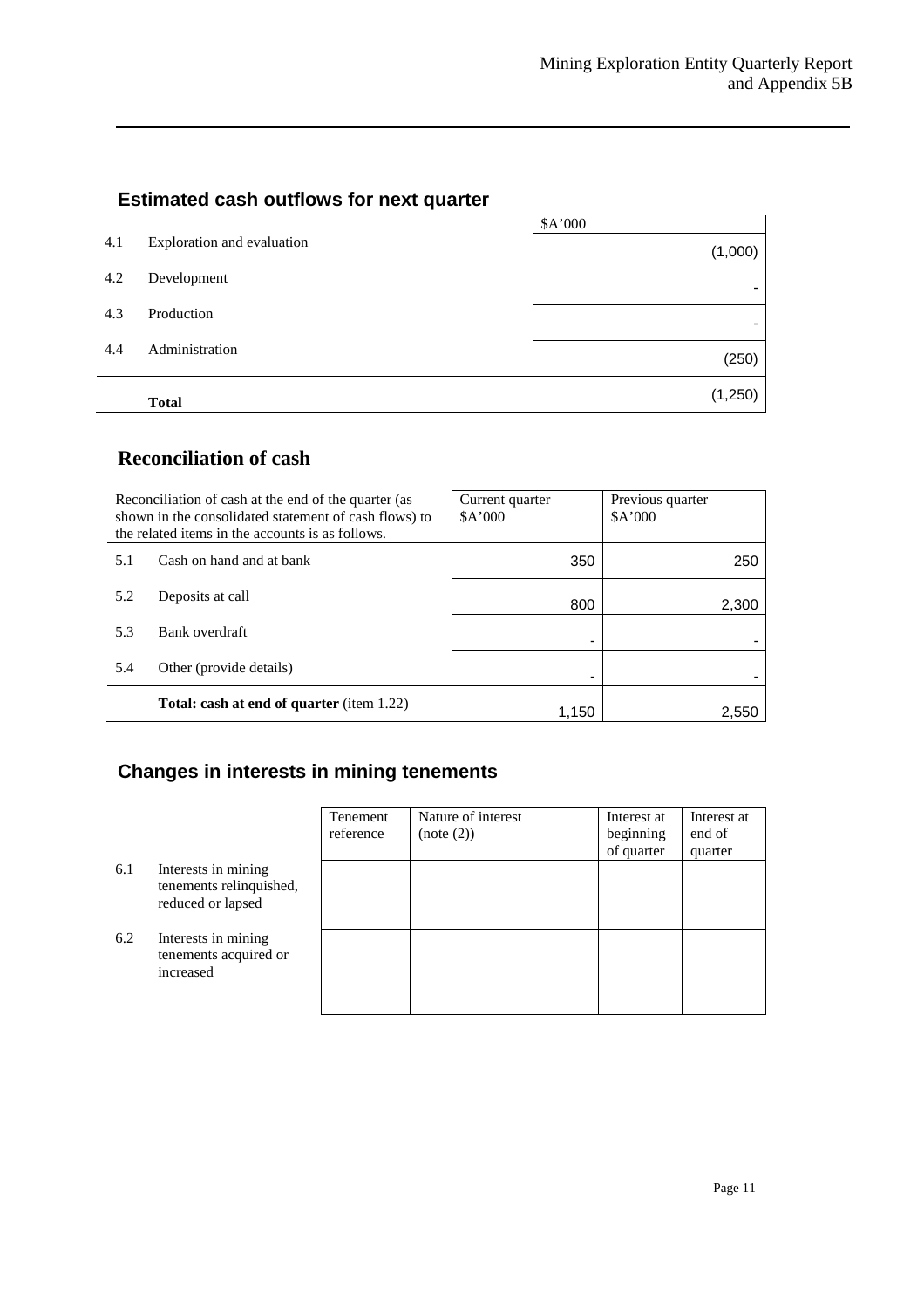## **Issued and quoted securities at end of current quarter**

*Description includes rate of interest and any redemption or conversion rights together with prices and dates.*

|      |                                    | Total number  | Number quoted | Issue price per    | Amount paid up per    |
|------|------------------------------------|---------------|---------------|--------------------|-----------------------|
|      |                                    |               |               | security (see note | security (see note 3) |
|      |                                    |               |               | $3)$ (cents)       | (cents)               |
| 7.1  | <b>Preference</b>                  |               |               |                    |                       |
|      | <sup>+</sup> securities            |               |               |                    |                       |
|      | (description)                      |               |               |                    |                       |
| 7.2  | Changes during                     |               |               |                    |                       |
|      | quarter                            |               |               |                    |                       |
|      | (a) Increases                      |               |               |                    |                       |
|      | through issues                     |               |               |                    |                       |
|      | (b) Decreases<br>through returns   |               |               |                    |                       |
|      | of capital, buy-                   |               |               |                    |                       |
|      | backs,                             |               |               |                    |                       |
|      | redemptions                        |               |               |                    |                       |
| 7.3  | <sup>+</sup> Ordinary              |               |               |                    |                       |
|      | securities                         | 1,040,133,592 | 1,040,133,592 |                    |                       |
|      |                                    |               |               |                    |                       |
| 7.4  | Changes during                     |               |               |                    |                       |
|      | quarter                            |               |               |                    |                       |
|      | (a) Increases                      |               |               |                    |                       |
|      | through issues                     |               |               |                    |                       |
|      | (b) Decreases                      |               |               |                    |                       |
|      | through returns                    |               |               |                    |                       |
|      | of capital, buy-                   |               |               |                    |                       |
|      | backs                              |               |               |                    |                       |
| 7.5  | <sup>+</sup> Convertible           |               |               |                    |                       |
|      | debt securities                    |               |               |                    |                       |
|      | (description)                      |               |               |                    |                       |
| 7.6  | Changes during                     |               |               |                    |                       |
|      | quarter                            |               |               |                    |                       |
|      | (a) Increases<br>through issues    |               |               |                    |                       |
|      | (b) Decreases                      |               |               |                    |                       |
|      | through                            |               |               |                    |                       |
|      | securities                         |               |               |                    |                       |
|      | matured,                           |               |               |                    |                       |
|      | converted                          |               |               |                    |                       |
| 7.7  | <b>Options</b>                     |               |               | Exercise price     | Expiry date           |
|      | (description and                   |               |               |                    |                       |
|      | conversion                         | 8,750,000     |               | 5.0 cents          | 30 June 2012          |
|      | factor)                            | 150,000,000   |               | 2.0 cents          | 30 April 2014         |
|      |                                    | 75,000,000    |               | 0.01 cents         |                       |
| 7.8  | Issued during                      |               |               |                    |                       |
|      | quarter                            |               |               |                    |                       |
| 7.9  | <b>Exercised</b> during            |               |               |                    |                       |
|      | quarter                            |               |               |                    |                       |
| 7.10 | Expired during                     |               |               |                    |                       |
|      | quarter                            |               |               |                    |                       |
| 7.11 | <b>Debentures</b><br>(totals only) |               |               |                    |                       |
| 7.12 | <b>Unsecured</b>                   |               |               |                    |                       |
|      | notes (totals                      |               |               |                    |                       |
|      | <i>only</i> )                      |               |               |                    |                       |
|      |                                    |               |               |                    |                       |